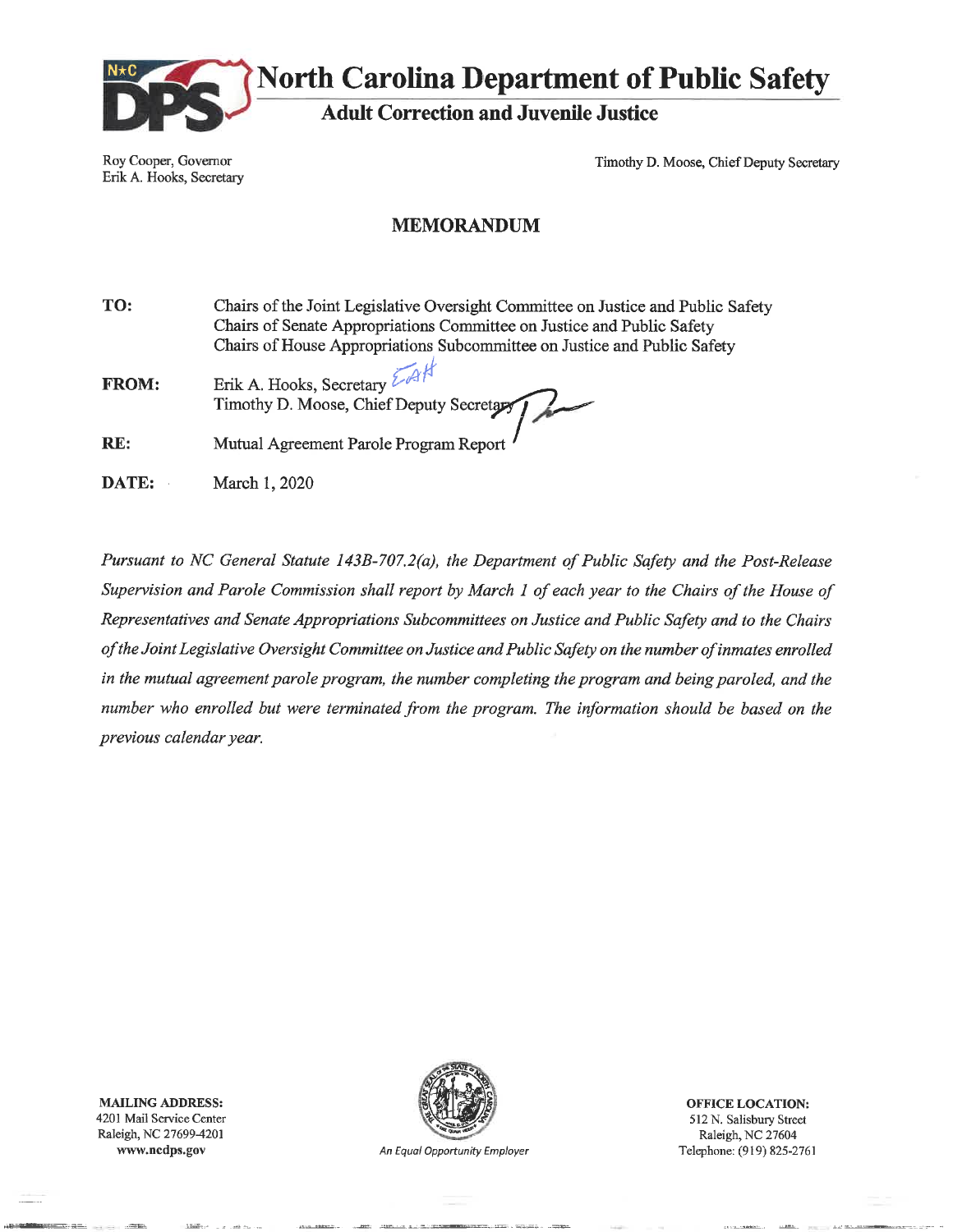

# **Post Release Supervision and Parole Commission**

# **Mutual Agreement Parole Program Report**

**S.L. 2007-323** 

February 28, 2020

Wie of Deveren Createn H attention Visi A. Montgomery

angela R. Payant

Willis J. Fowler Graham H. Atkinson Eric A. Montgomery Angela R. Bryant Chairman Commissioner Commissioner Commissioner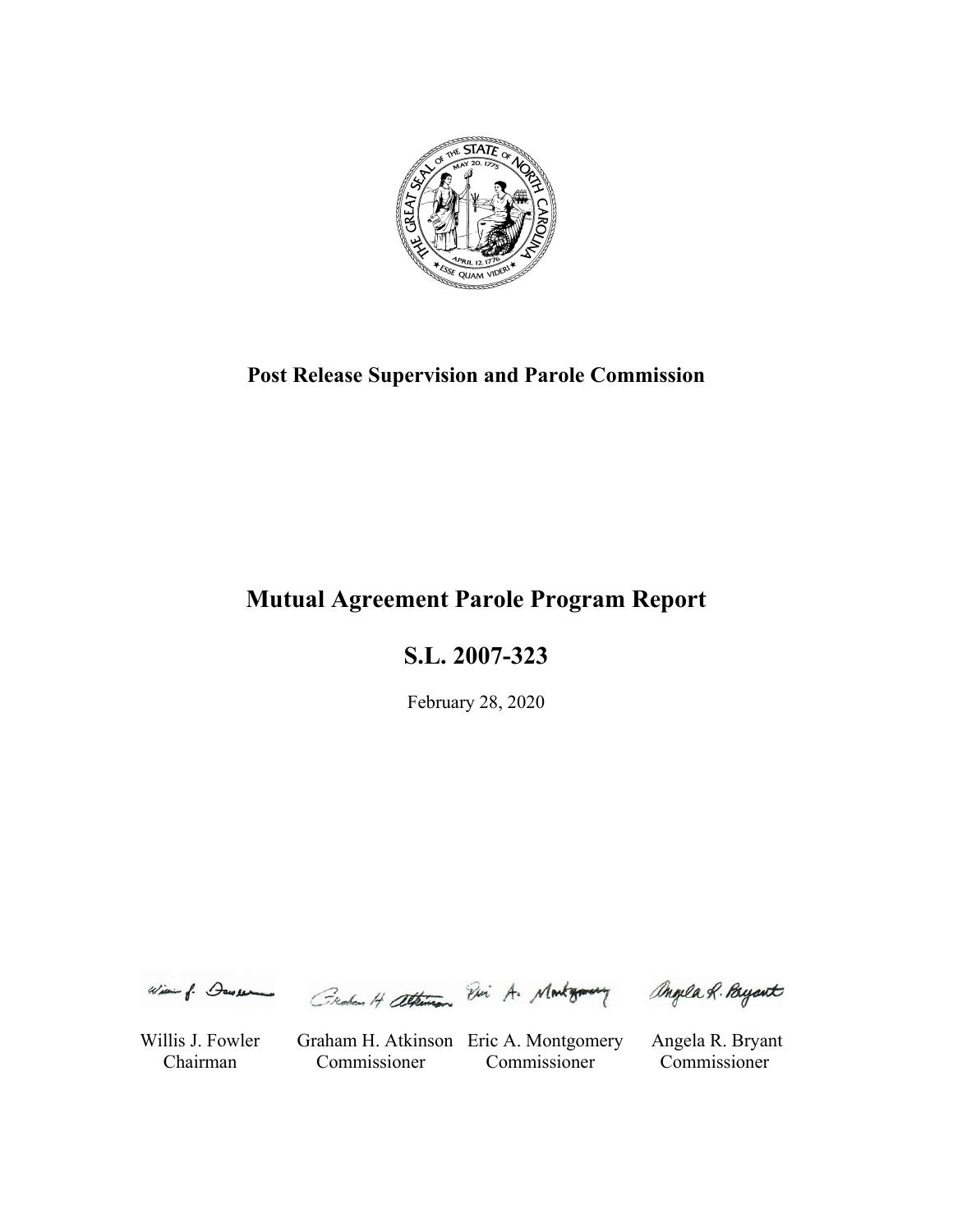#### **INTRODUCTION**

The Mutual Agreement Parole Program (MAPP) helps to prepare selected parole-eligible inmates for release through structured activities, scheduled progression in custody levels, participation in community-based programs and conditional parole dates. The offenders, the Division of Prisons and the Post-Release Supervision and Parole Commission sign a written agreement that sets forth a plan for the inmate's eventual parole. **\*** The inmate agrees to meet certain conditions set by the Division of Prisons and the Post-Release Supervision and Parole Commission (Parole Commission). In turn, the Parole Commission agrees to consider paroling the offender if those conditions are met. Although they are not legally enforceable contracts, MAPP agreements have proven to be useful tools in influencing and promoting positive inmate behavior.

The Mutual Agreement Parole Program (MAPP) began in North Carolina in 1975 as a pilot project and went statewide a year later. In the early years, the program focused on committed youthful offenders and adult inmates involved in certain highly regarded vocational training programs such as the Iredell Furniture Program, the Cleveland Comprehensive Education Program and vocational training at North Carolina Correctional Institution for Women. Gradually, the Parole Commission began to use MAPP to encourage improved behavior and to structure a gradual release from prison for a broader range of inmates. Today, MAPP is an effective management tool that encourages behavioral change, rewards appropriate behavior, evaluates an offender's readiness for release, and prepares the offender for successful re-entry into society.

*Section 17.1 of Session Law 2007-323 provides as follows:* 

#### **MUTUAL AGREEMENT PAROLE PROGRAM**

**SECTION 17.1** The Department of Correction and the Post-Release Supervision and Parole Commission shall report by March 1 of each year to the Chairs of the House of Representatives and Senate Appropriations Subcommittees on Justice and Public Safety and to the Joint Legislative Corrections, Crime Control, and Juvenile Justice Oversight Committee on the number of inmates enrolled in the program, the number completing the program and being paroled, and the number who enrolled but were terminated from the program. The information should be based on the previous calendar year.

As mandated by the special provision, this report presents statistical information regarding MAPP based on the 2019 calendar year.

**<sup>\*</sup>**Official signatories include offender, the DOP MAPP Director, three Parole Commissioners and the MAPP Coordinator at the facility where the inmate is housed.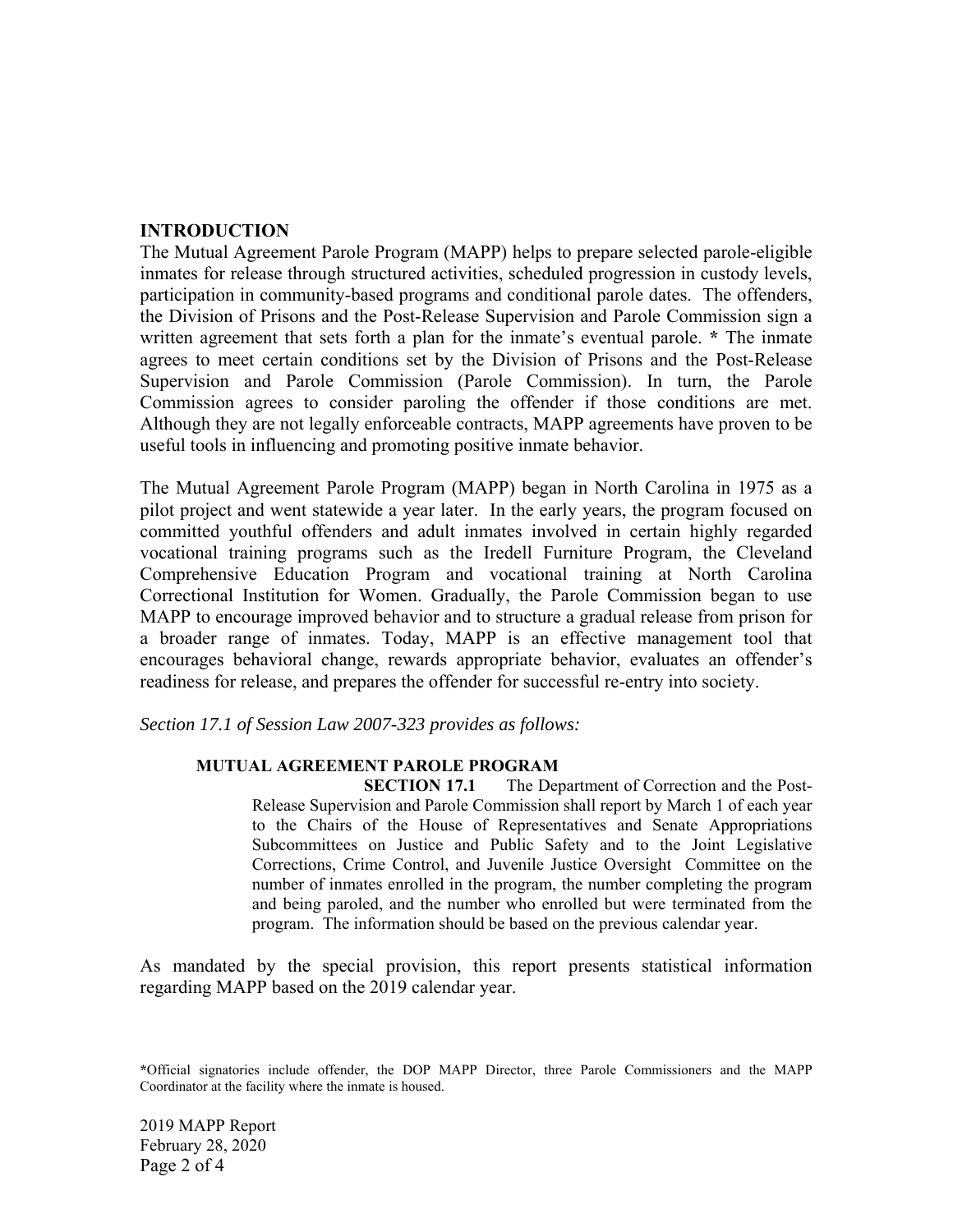# **ELIGIBILITY FOR THE PROGRAM**

An inmate is eligible for the MAPP Program if he or she meets the following criteria:

- The inmate has reached his regularly scheduled parole review date;
- The inmate is in medium or minimum custody;
- The inmate is not subject to a detainer or pending court action which may result in further confinement;
- The inmate has not had an infraction within the past 90 days;
- The inmate was convicted of a felony under pre-Structured Sentencing laws; and
- The inmate recognizes a need for involvement in MAPP and expresses an interest in one or more of the following: learning a skill, improving educational achievements, modifying specific behaviors or engaging in personal growth program.

# **THE PROCESS**

Offenders are reviewed for MAPP/parole regularly. Once the review process begins, the Parole Commission sends notifications to victims, district attorneys and the media. Stakeholders have a 30-day period in which to provide information regarding the case. The Parole Commission reviews all information obtained through the investigation and makes a final decision.

If the case receives a favorable vote, the case is forwarded to the Division of Prisons for development. During the development process, a case manager at the facility housing the inmate develops a case plan to prepare the inmate to transition back into the community. The plan includes activities and assignments that will address various needs identified by the case manager. In addition, a majority of offenders will be required to undergo a psychological assessment as part of the development process.

Cases that have completed the development stage return to the MAPP Office to be scheduled for negotiations. During the negotiations process, the DOP MAPP Director, a Parole Commissioner and the MAPP Coordinator from the facility where the inmate is housed sit down with the inmate, review the development plan and formulate the final agreement. Once all parties agree to the terms of the MAPP Plan, the parties sign the document and the inmate is enrolled in MAPP. The average MAPP Agreement takes 65 days from referral to completion.

On January 1, 2019, 97 inmates were participating in the Mutual Agreement Parole Program (MAPP). An additional 100 inmates were enrolled in the program during the calendar year, bringing the total to 197. Twenty-seven (27) completed the program and were released, 4 were terminated from the program. At the end of the year, a total of 166 inmates were actively participating in MAPP. The number of inmates eligible for MAPP on 12/31/19 was 1,331. In situations where MAPP participation was suspended or terminated, it was the position of the Commission that these cases could not safely be paroled or participate in MAPP because of the nature of their offenses, their prison conduct and/or unfavorable psychological information.

2019 MAPP Report February 28, 2020 Page 3 of 4